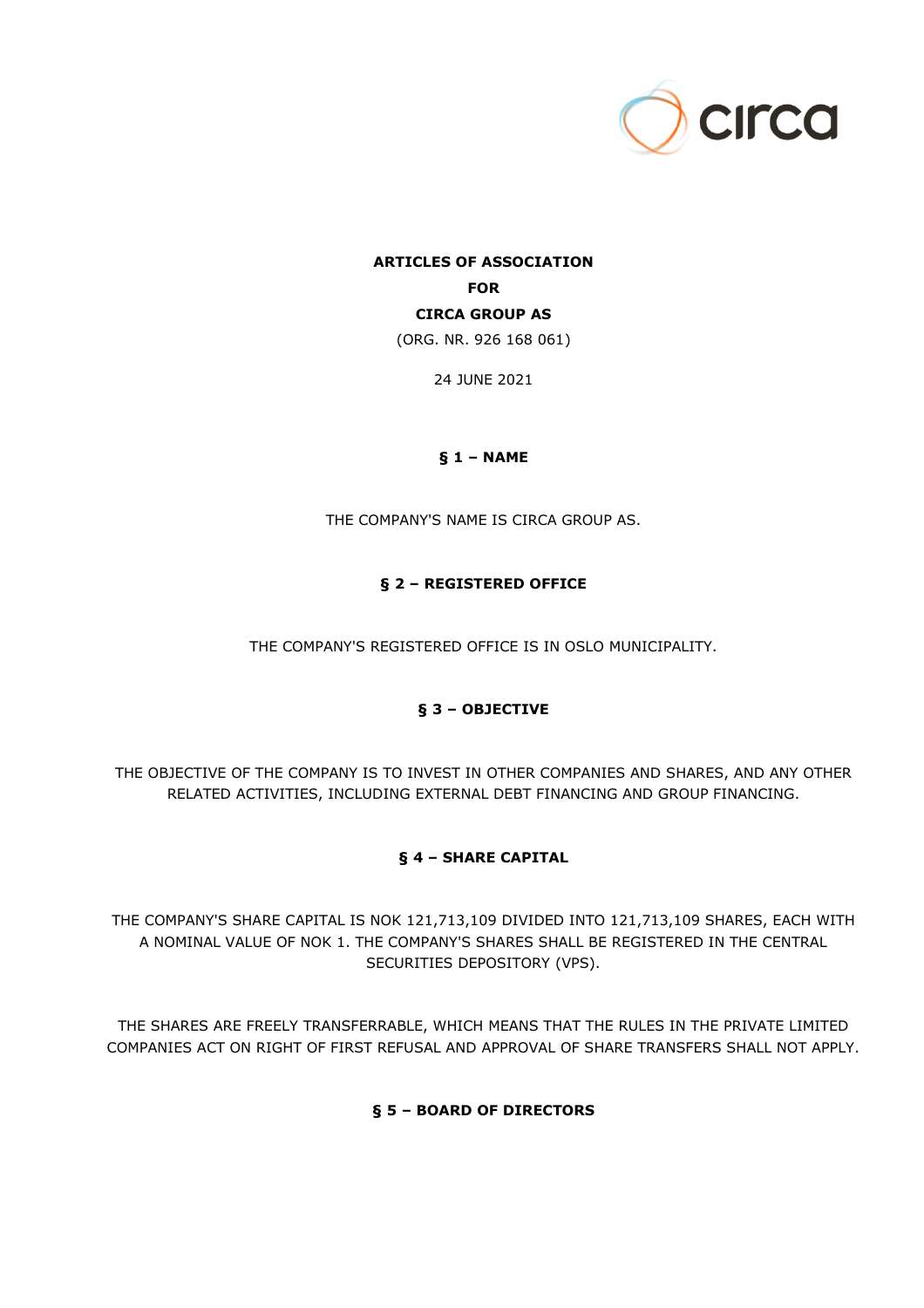

THE BOARD OF DIRECTORS OF THE COMPANY SHALL CONSIST OF BETWEEN ONE AND SEVEN MEMBERS. THE BOARD OF DIRECTORS ARE ELECTED FOR A TERM OF TWO YEARS UNLESS DECIDED OTHERWISE BY THE GENERAL MEETING AT THE TIME OF THE ELECTION.

## **§ 6 – AUTHORITY TO SIGN FOR THE COMPANY**

EACH BOARD MEMBER MAY SIGN ON BEHALF OF THE COMPANY, SOLELY. THE BOARD MAY GRANT POWER OF PROCURATION.

## **§ 7 – GENERAL MEETING**

DOCUMENTS RELATING TO MATTERS TO BE DEALT WITH BY THE COMPANY'S ANNUAL GENERAL MEETING, INCLUDING DOCUMENTS WHICH PURSUANT TO LAW SHALL BE INCLUDED IN OR ATTACHED TO THE NOTICE, ARE NOT REQUIRED TO BE SENT TO THE SHAREHOLDERS IF THE DOCUMENTS ARE AVAILABLE ON THE COMPANY'S WEBSITE. A SHAREHOLDER MAY NEVERTHELESS REQUEST THAT DOCUMENTS WHICH RELATE TO MATTERS TO BE DEALT WITH AT THE COMPANY'S ANNUAL GENERAL MEETING ARE SENT TO HIM/HER.

THE ANNUAL GENERAL MEETING SHALL RESOLVE ON THE FOLLOWING MATTERS:

- APPROVAL OF THE ANNUAL REPORT AND ACCOUNTS, INCLUDING DIVIDENDS DISTRIBUTION.
- ANY OTHER MATTERS WHICH ARE REFERRED TO THE ANNUAL GENERAL MEETING PURSUANT TO LAW OR THE ARTICLES OF ASSOCIATION.

SHAREHOLDERS ARE ABLE TO VOTE IN WRITING, INCLUDING THROUGH ELECTRONIC COMMUNICATION, FOR A PERIOD BEFORE THE GENERAL MEETING. THE BOARD OF DIRECTORS MAY DECIDE ON THE PROCESS FOR ADVANCE VOTING. THE NOTICE FOR THE GENERAL MEETING SHOULD INCLUDE THE DETAILS ON THE PROCESS WHICH HAS BEEN DECIDED.

THE RIGHT TO PARTICIPATE AND VOTE AT THE GENERAL MEETING MAY ONLY BE EXERCISED IF THE SHARE OWNERSHIP IS INCLUDED IN THE SHAREHOLDER REGISTER NO LATER THAN FIVE BUSINESS DAYS PRIOR TO THE GENERAL MEETING.

THE BOARD OF DIRECTORS MAY DECIDE THAT SHAREHOLDERS WHO WISH TO ATTEND THE GENERAL MEETING MUST NOTIFY THE COMPANY WITHIN A SPECIFIC DEADLINE PRIOR TO THE MEETING. UNDER NO CIRCUMSTANCES MAY THE DEADLINE BE LESS THAN THREE DAYS PRIOR TO THE GENERAL MEETING.